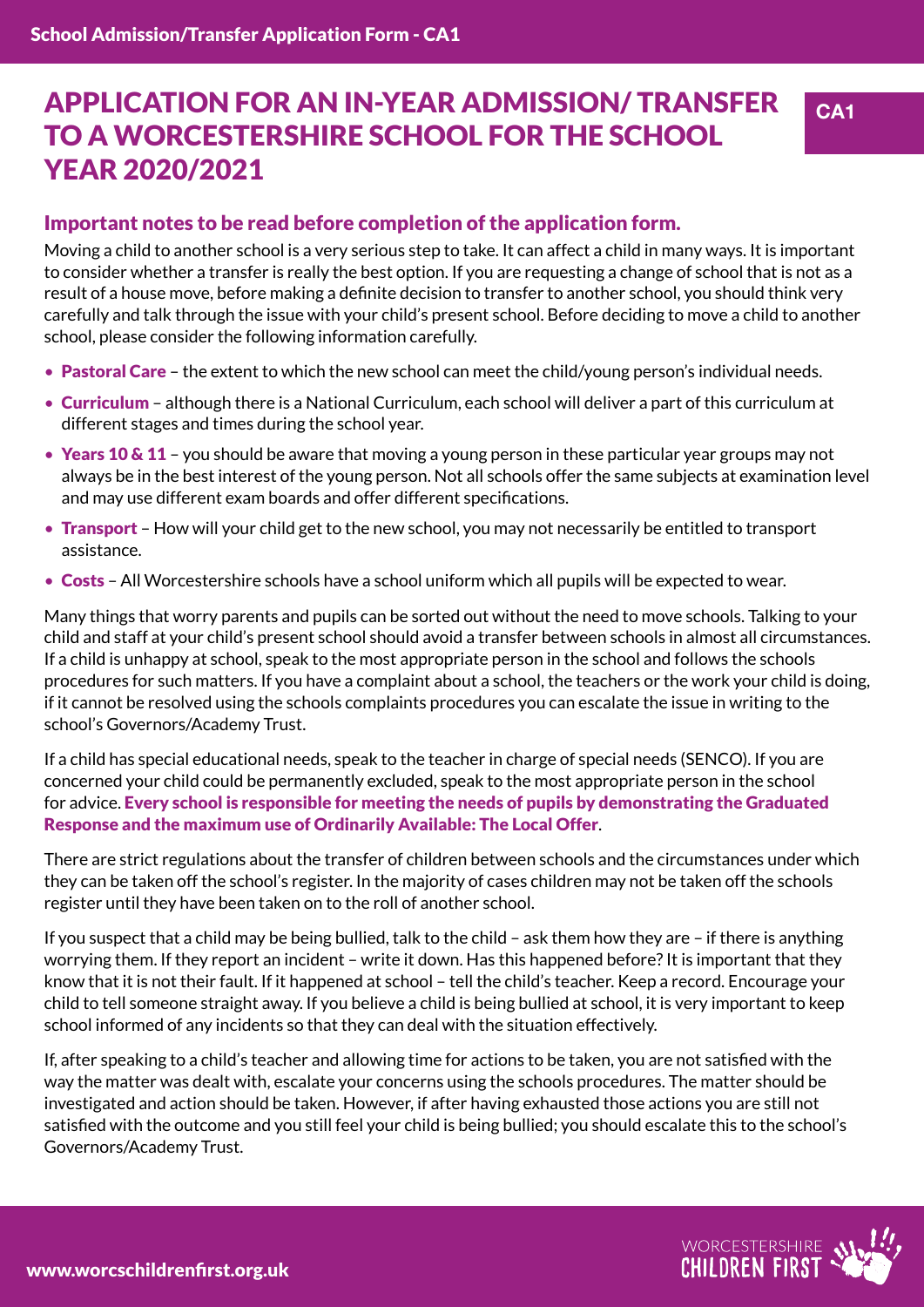You are encouraged to consider all of the above points, decide whether a transfer is really the best option and discuss your concerns with staff at the child's current school. A change in school does not always lead to improvements in a pupil's behaviour. Moving your child to another school is a very serious step; it will not always solve the problem and can sometimes be more detrimental than helpful.

If you feel that a change of school is unavoidable you can make an application to transfer school. Full details of how In-Year Admissions work can be found at:

[http://www.worcestershire.gov.uk/downloads/file/10910/co-ordinated\\_scheme\\_in-year\\_applications\\_2020](http://www.worcestershire.gov.uk/downloads/file/10910/co-ordinated_scheme_in-year_applications_2020)

PLEASE NOTE IF YOU DO NOT COMPLETE IN FULL EACH SECTION OF THIS FORM, THIS MAY CAUSE A DELAY IN THE APPLICATION BEING PROCESSED AND IT MAY BE RETURNED TO YOU FOR FURTHER COMPLETION. It is your responsibility to ensure that all sections are completed prior to submission.

It may assist you in the completion of this form to check off each section to avoid submitting an incomplete application.

- 1. Child's Details
- 2. Applicant's Details
- 3. Preferences
- 4. School History
- 5. Reasons for moving school
- 6. FOR SCHOOL COMPLETION ONLY by current/most recent school
- 7. Declaration and Consent

Parents should be aware that Academies, Foundation, Free and Voluntary Aided Schools have different admissions criterion, and therefore it is strongly advised that you ensure that you have understood the information that is available from each School, before stating a preference on an application.

#### IF THIS APPLICATION IS SUCCESSFUL THE RECEIVING SCHOOL WILL USE THE INFORMATION GATHERED ON THIS FORM TO PLAN A SUCCESSFUL TRANSITION INTO SCHOOL.

IF THIS APPLICATION IS UNSUCCESSFUL, WE WILL USE THE INFORMATION GATHERED ON THIS FORM TO DETERMINE IF YOUR CHILD QUALIFIES FOR ACTION UNDER THE WORCESTERSHIRE FAIR ACCESS PROTOCOL AND MAKE ANY NECESSARY REFERAL FOR ACTION. FULL DETAILS OF THE PROTOCOL CAN **BE FOUND AT:** http://www.worcestershire.gov.uk/info/20632/school admissions policies and appeals

#### Note 1 - Parental responsibility and Home Address

Should more than one parent have parental responsibility for a child, both parents should be in agreement over the preferences expressed prior to the application being submitted. Failure to ensure agreement prior to submission, may result in a delay in the application being processed and in some instances a legal resolution may be required. When submitting your application, as part of the declaration, you will be required to confirm that everyone who has parental responsibility for this child, agrees with the content, information and preferences included on this form. If it is subsequently determined that agreement was not made prior to the application being submitted, it could result in the withdrawal of the offer of a place, if it is determined that the information supplied was misleading or fraudulent.

#### In some cases the Local Authority may have parent responsibility, in those cases the Social Worker in conjunction with the carer, should complete the form on behalf of the corporate parent.

Each admission authority must specify what they mean by Home Address. You must read the schools policy. In the case of **Community and Voluntary Controlled** schools, home is defined as the only or main permanent residential address, where the child usually resides and which is the usual address of the parent/carer with main responsibility for the child.

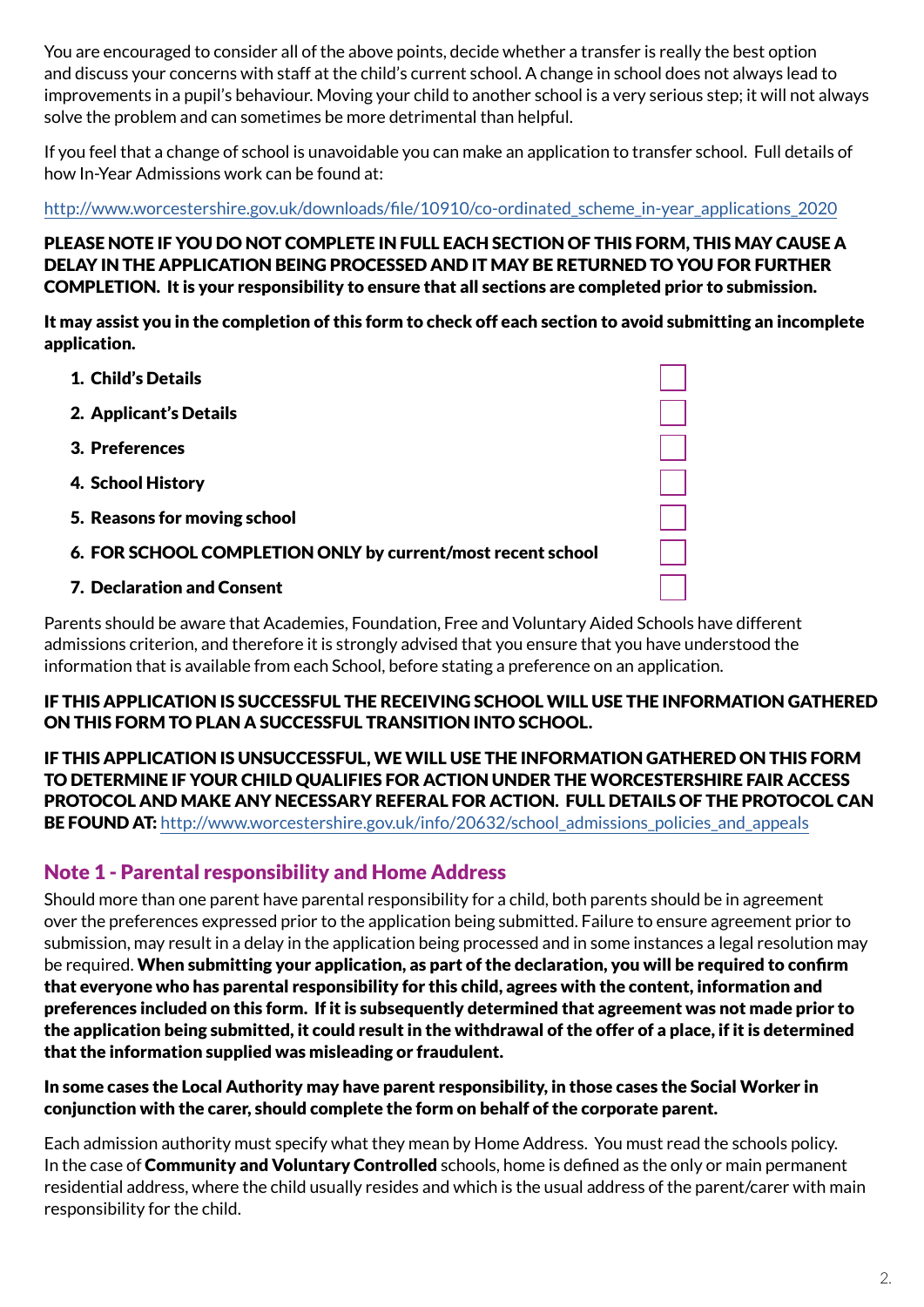Where parents/carers have shared responsibility, the child's home address will usually be considered to be that of the parent/carer with whom the child lives for the majority of the school week (e.g. three or more days out of five Monday to Friday during term time). Where care is split equally, parent/carers must provide **independent** supporting documentary evidence to prove that care is equally split. In such cases the address of the parent/carer in receipt of the Child Benefit will be the address on which the application will be processed.

## Note 2 - Change of Address

If you are moving address, you must notify the Headteacher and School Admissions of any change to your child's home address as this might affect your application. Any change of address will require **independent** supporting information to be provided with the application, for full details please refer to the Information for Parents Book.

### Note 3 - The catchment area school

If you are unsure of your catchment area school(s), you can find out by visiting: [http://www.worcestershire.gov.uk/info/20062/schools/2098/find\\_a\\_school](http://www.worcestershire.gov.uk/info/20062/schools/2098/find_a_school) If you are unable to find your postcode on our website you can contact us on : 01905 822700.

## Note 4 – Children of Staff at the School

Please note that this category includes either of the following circumstances: A) Where that member of staff has been employed for two or more years at the time at which the application for admission is made, or B) the member of staff is recruited to fill a post for which there is a demonstrable skill shortage; the member of staff must have been employed for 2 or more years at the time of application or recruited to fill a vacant post for which there is a skill shortage.

## Note 5 - Applications to Academy, Foundation, Free and Voluntary Aided Schools

If you are applying for a place at an Academy, Foundation, Free or Voluntary Aided School you are advised to check that this is the school serving your area.

It is **essential** that you refer to the school's prospectus for further details relating to admission arrangements as you may wish to include relevant information, including religion, in **Section 3** of this form. Some schools also require supplementary application forms to be completed. If you have to complete a supplementary application form for a school, please enclose the completed supplementary form with this CA1 application. Decisions on admissions are the responsibility of the School Governing Body/Academy Trust and not one individual within a school.

## Note 6 – Applications to Community and Voluntary Controlled Schools

Admissions to Community and Voluntary Controlled Schools are administered by the School Admissions Section. The Headteacher of the school involved is not in a position to offer your child a place;

All preferences for all types of schools will be treated equally, and places are allocated in accordance with the published admissions criterion.

Admission of a child to a school of your preference does not mean that younger siblings will automatically gain admission to the same school, or mean that your child will be able to obtain a place at the follow on Middle or High School.

## Note 7 – Applications to schools in other Local Authority areas

Worcestershire does not co-ordinate In-Year admissions to schools in other Local Authority areas. You will need to contact the relevant authority to find out how In-Year applications to schools in their areas should be made. Do not complete this form if you are applying for a school in another Local Authority area.

## Note 8 – Transport

Details of Worcestershire County Council's transport assistance policy are explained on the Worcestershire County Council website at the following address: [http://www.worcestershire.gov.uk/homepage/18/school\\_and\\_college\\_transport](http://www.worcestershire.gov.uk/homepage/18/school_and_college_transport)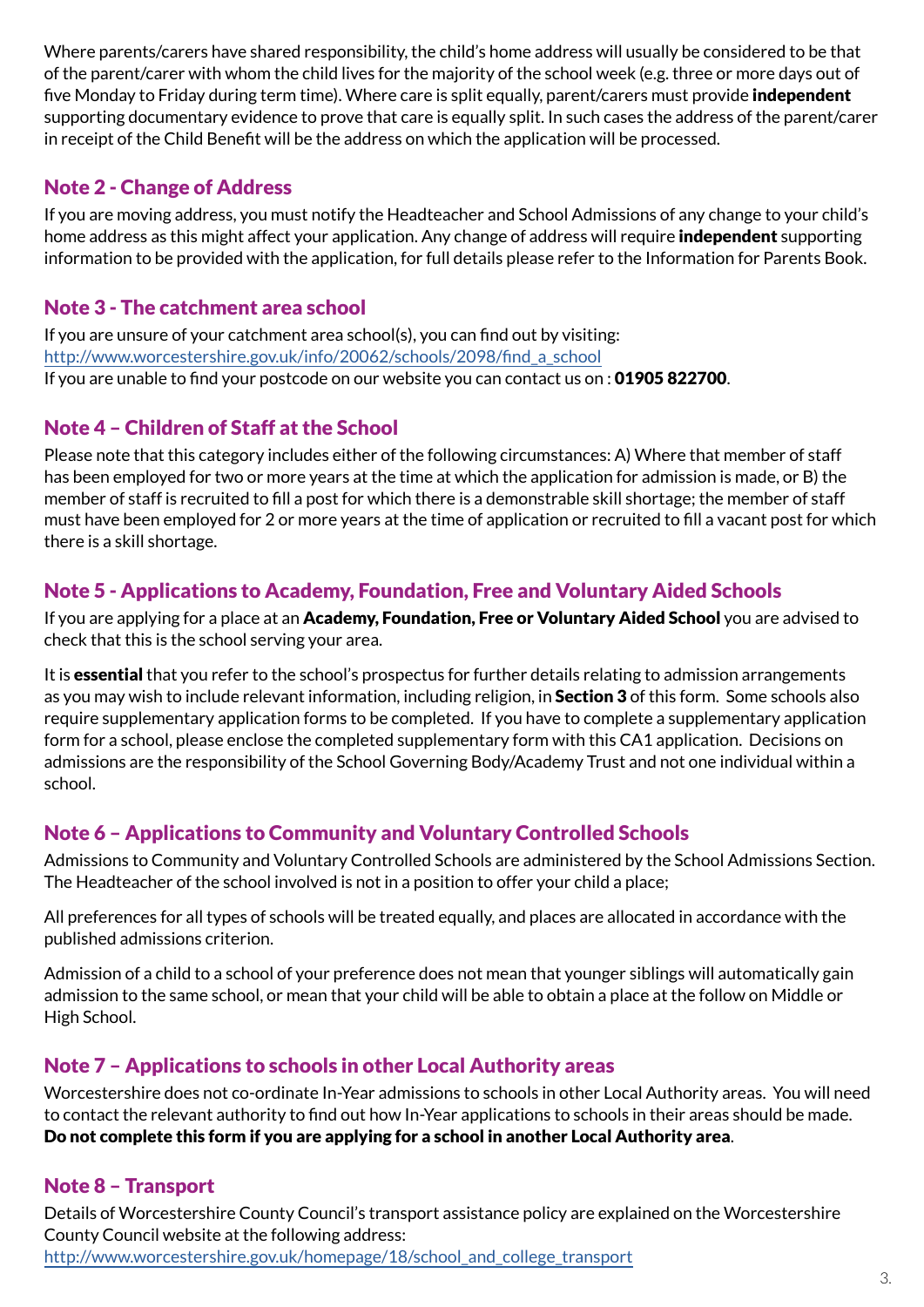Please be aware that any transport arrangements approved for this application will not set a precedent for siblings. Each application for transport will be dealt with on an individual basis. The information contained on this application may be shared with School Transport to aid in their planning and assessment.

#### Note 9 - Withdrawal of Application

You should inform School Admissions as soon as possible if you are withdrawing your application for any reason.

## Note 10 - Additional Information

Please note that, if your preferred school is oversubscribed, admission authorities have to use a fair method of deciding how places should be allocated. For Academy, Foundation, Free and Voluntary Aided schools it is essential that you refer to the relevant **School Prospectus** for details relating to the admission arrangements and definitions. For **Community and Voluntary Controlled Schools** please refer to the Information for Parents book for the admission policy and definitions.

Your child must continue to attend their current school until you are offered and agree a start date with a new school. Parents are responsible, by law, for ensuring that their children attends school every day and are liable to prosecution if the child is absent without authorisation from the school.

Under Section 7 of the Education Act 1996 parents have a legal responsibility to provide their child with an education either by regular school attendance or Otherwise. Under this duty parents can decide to take personal, including financial, responsibility for their child's education and this is known as Elective Home Education (EHE).

For a full copy of our Privacy Notice that sets out how we store and use your data, please visit: <https://www.worcestershire.gov.uk/privacy>

## Note 11 - Submitting your Application

Completed application forms need to be returned to School Admissions:

#### Via email to [schooladmissions@worcschildrenfirst.org.uk](mailto:schooladmissions%40worcschildrenfirst.org.uk?subject=) or by post to: School Admissions, Worcestershire Children First, County Hall, Spetchley Road, Worcester, WR5 2NP.

Please detach and retain these notes for your information and remember to also include with this CA1 form, any supplementary information form that is required.

The Local Authority will not accept proof of submission unless you can produce your confirmation of receipt email or this receipt had been completed, retained and can be produced as evidence. If you post your application and require this slip to be returned to you, you will need to include a SAE including postage.

#### REMEMBER TO COMPLETE EACH SECTION TO AVOID A DELAY IN THE APPLICATION.

I acknowledge receipt of application form, in respect of (name of child):

Signed: No. 2016. In the set of the set of the set of the set of the set of the set of the Date:

Position at School or Local Authority receiving the form: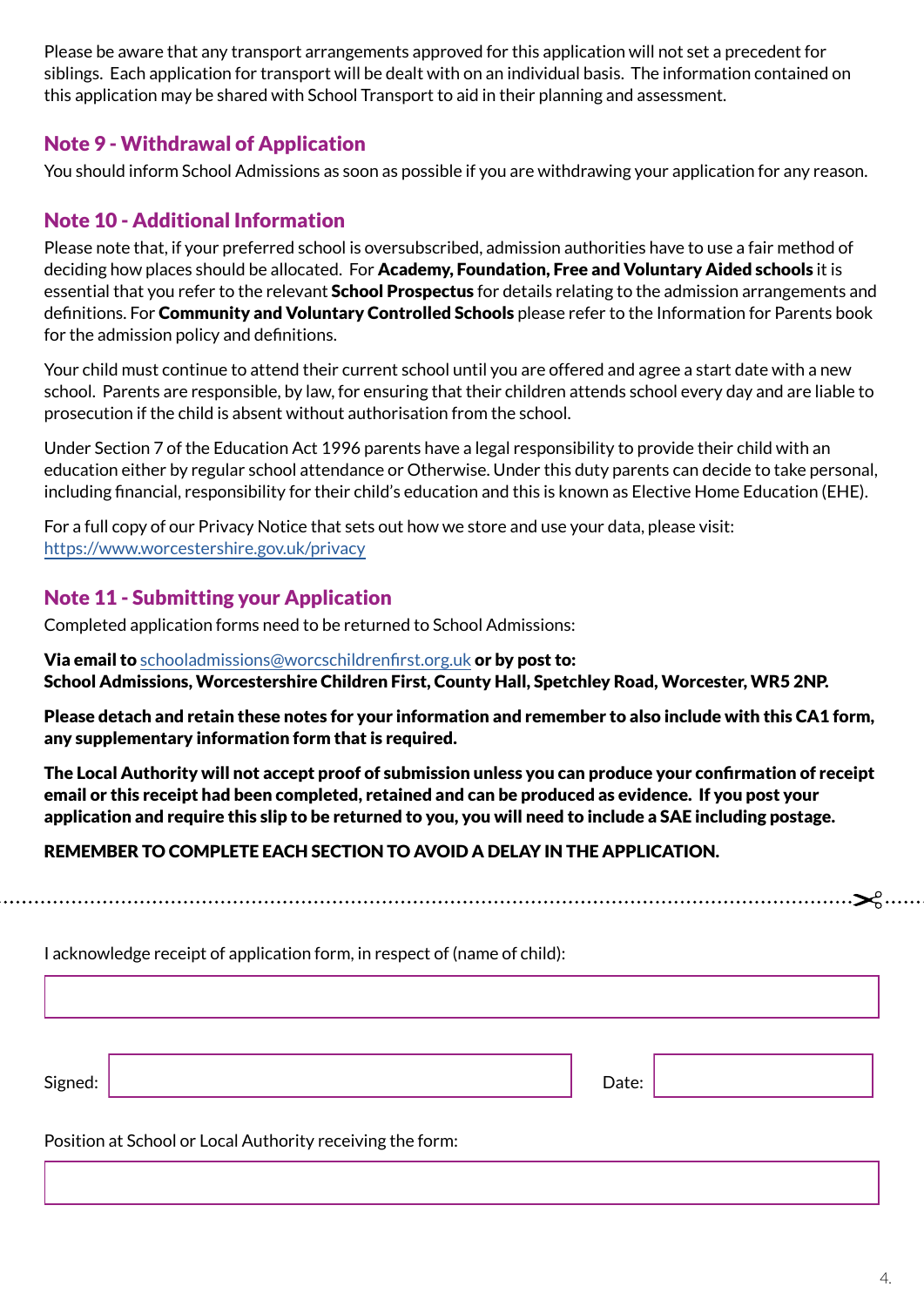# **SCHOOL ADMISSIONS IN-YEAR APPLICATION FORM CA1** FOR WORCESTERSHIRE SCHOOLS

Please COMPLETE IN FULL each section of this form. Please note that if your application is unsuccessful, the information you provide on this form will be used by the Local Authority to determine if this child qualifies for action under the Worcestershire Fair Access Protocol. PLEASE ENSURE ALL SECTIONS OF THE FORM ARE COMPLETED, IF THERE IS INFORMATION MISSING THIS MAY RESULT IN THE APPLICATION BEING RETURNED TO YOU.

#### PLEASE COMPLETE IN FULL USING BLOCK CAPITALS and where necessary select a response.

| <b>Section 1 - Child's Details</b>                                                                                                                                                          |                                   |                               |                   |                           |  |
|---------------------------------------------------------------------------------------------------------------------------------------------------------------------------------------------|-----------------------------------|-------------------------------|-------------------|---------------------------|--|
| <b>Name of Child</b>                                                                                                                                                                        |                                   |                               |                   |                           |  |
| Surname/Last Name                                                                                                                                                                           |                                   |                               |                   |                           |  |
| Forename/First Name                                                                                                                                                                         |                                   |                               |                   |                           |  |
| <b>Middle Names</b>                                                                                                                                                                         |                                   |                               |                   |                           |  |
| Gender                                                                                                                                                                                      | <b>Date of Birth</b><br><b>DD</b> | <b>MM</b>                     | YY                | <b>Current Year Group</b> |  |
| Male<br>Female $\bigcirc$<br>$\left( \begin{array}{c} \end{array} \right)$                                                                                                                  |                                   |                               |                   |                           |  |
| <b>Current Home Address</b>                                                                                                                                                                 |                                   |                               |                   |                           |  |
|                                                                                                                                                                                             |                                   |                               |                   |                           |  |
| <b>Postcode</b>                                                                                                                                                                             |                                   |                               |                   |                           |  |
| Moving Address (if your application is because of a house move) See note 2                                                                                                                  |                                   |                               |                   |                           |  |
|                                                                                                                                                                                             |                                   |                               |                   |                           |  |
| <b>Postcode</b>                                                                                                                                                                             |                                   |                               |                   |                           |  |
| Date effective from                                                                                                                                                                         |                                   |                               |                   |                           |  |
| Is this child a twin or triplet, etc. (one of a multiple birth)?                                                                                                                            |                                   |                               | $\bigcirc$<br>Yes | $No$ $O$                  |  |
| Does this child have an Education and Health Care Plan<br>under the Children and Families Act 2014?                                                                                         |                                   | Yes<br>$\left( \quad \right)$ | No                |                           |  |
| If YES please specify the Local Authority that issued the<br>Plan                                                                                                                           |                                   |                               |                   |                           |  |
| Was this child Previously in Care or Accommodated by<br>a Local Authority and immediately after was subject<br>to an adoption, a child arrangements order or special<br>guardianship order? |                                   | Yes $\bigcirc$                | No $\bigcirc$     |                           |  |
| If YES please specify the Local Authority the child was in<br>the care of or accommodated by                                                                                                |                                   |                               |                   |                           |  |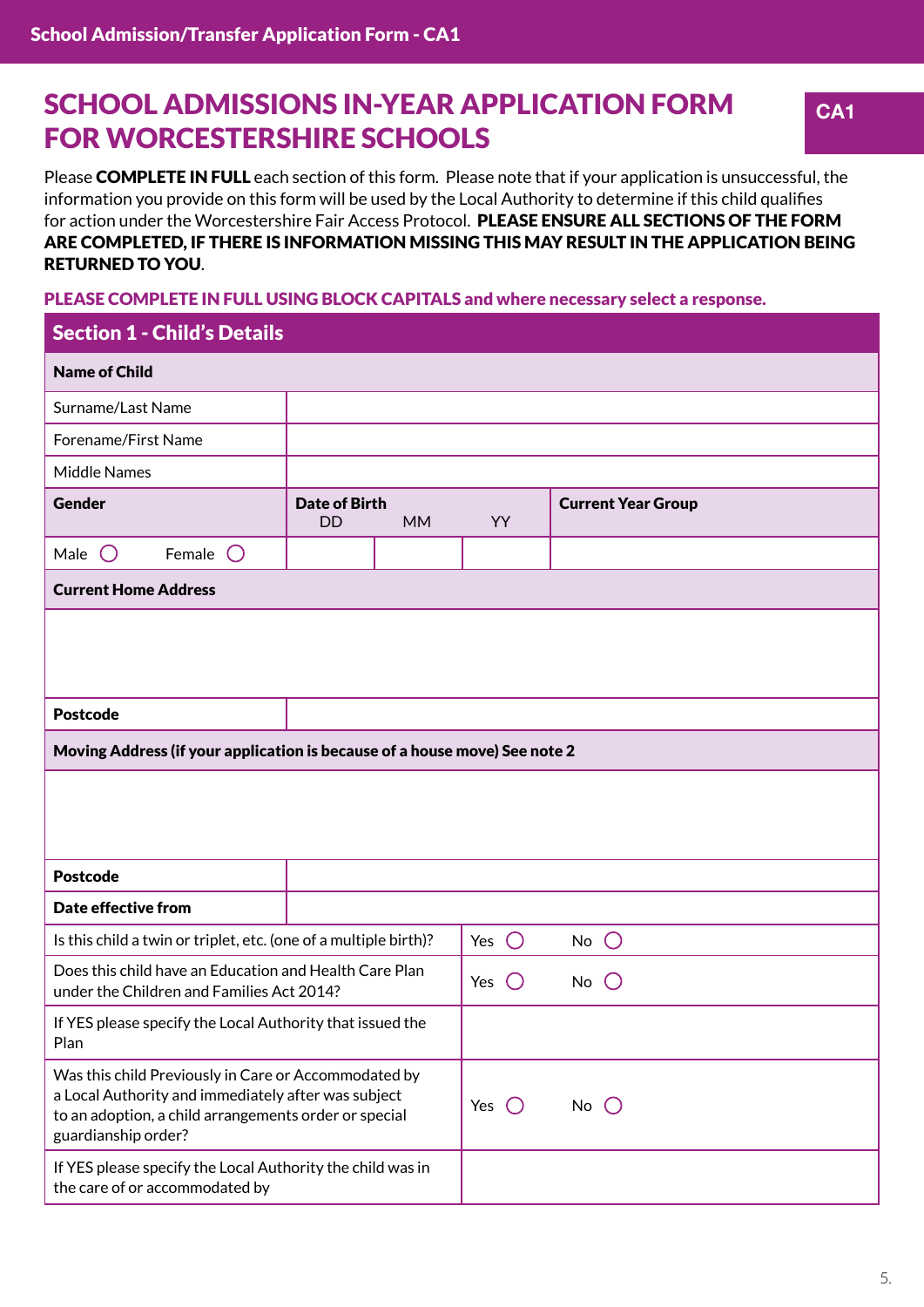| Is this child currently in Care or Accommodated by a Local<br>Authority?                                                                                                                                                           | Yes (<br>No (    |
|------------------------------------------------------------------------------------------------------------------------------------------------------------------------------------------------------------------------------------|------------------|
| If YES please specify the Local Authority the child is in the<br>care of or accommodated by                                                                                                                                        |                  |
| Was this child previously in state care outside of England,<br>looked after by a public authority, a religious organisation<br>or another provider of care whose sole purpose is to<br>benefit society and has since been adopted? | Yes<br>No l      |
| If YES please specify the details and you will need to<br>provide some Independent supporting with the application                                                                                                                 |                  |
| Has this child been Permanently Excluded from a school<br>within the last 2 years?                                                                                                                                                 | Yes ( )<br>No () |
| Has this child received any Fixed Term Exclusions from a<br>school in the last 12 months?                                                                                                                                          | Yes<br>No l      |
| When do you wish the child to move school?                                                                                                                                                                                         |                  |

## Section 2 – Your Details

#### Name of Parent/Carer/Person making this application

| <b>Title</b>                                                                                                  |                |               |  |
|---------------------------------------------------------------------------------------------------------------|----------------|---------------|--|
| Surname/Last Name                                                                                             |                |               |  |
| Forename/First Name                                                                                           |                |               |  |
| <b>Email Address</b>                                                                                          |                |               |  |
| Mobile Tel Number                                                                                             |                |               |  |
| Home Tel Number                                                                                               |                |               |  |
| Relationship to the child                                                                                     |                |               |  |
| Do you have parental<br>responsibility for this child?<br>See Note 1                                          | Yes $\bigcirc$ | $No$ $O$      |  |
| If NO please provide details.<br><b>See Note 1</b>                                                            |                |               |  |
| Does this child reside with you<br>at the address above for the<br>majority of the school week?<br>See Note 1 | Yes $\bigcirc$ | No $\bigcirc$ |  |
| If NO please provide further<br>details.<br><b>See Note 1</b>                                                 |                |               |  |
| Are you in receipt of the Child<br>Benefit?<br>See Note 1                                                     | Yes $\bigcirc$ | No            |  |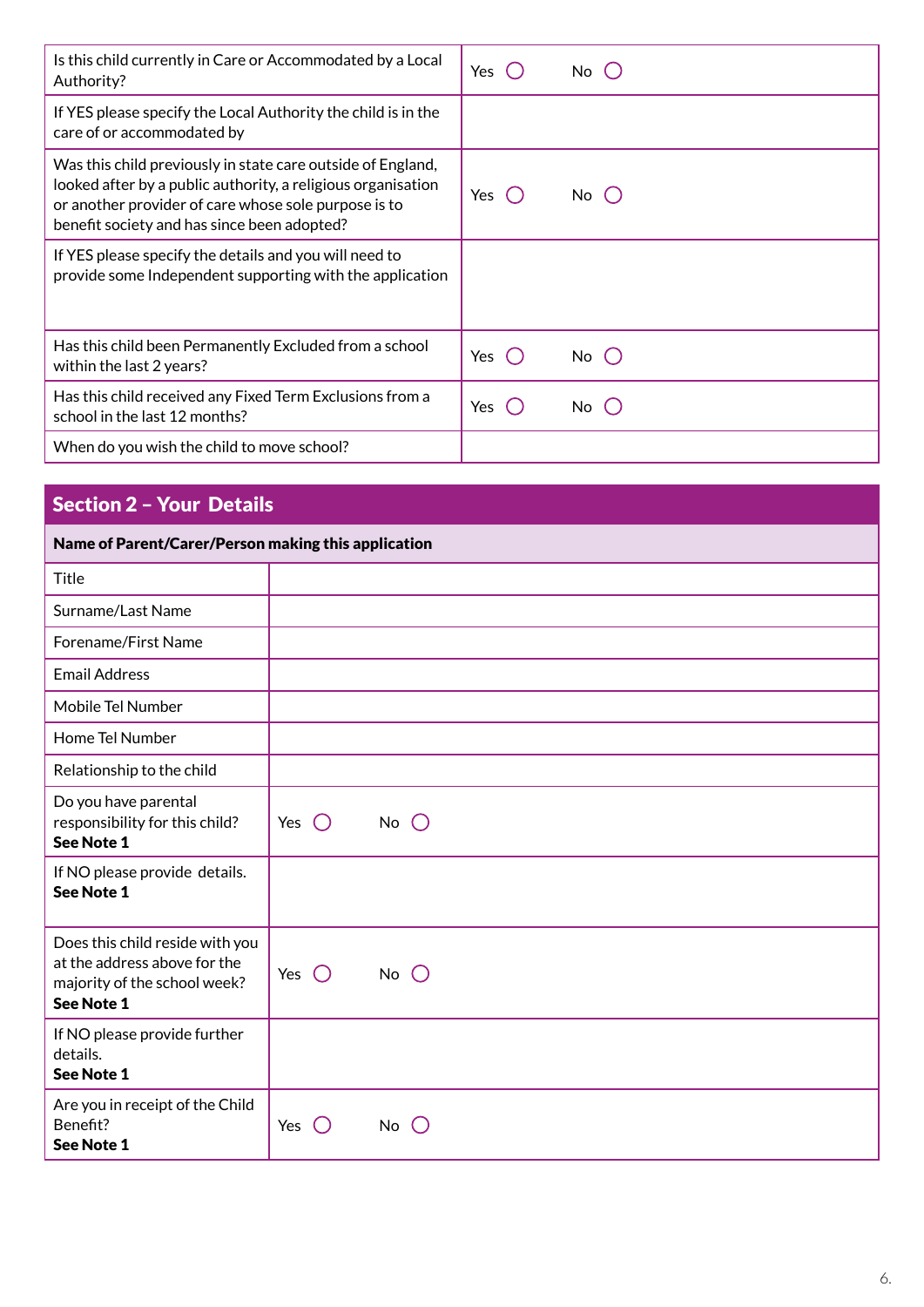| <b>Section 3 - Preference Details</b>                                                                      |                                                                                                                   |
|------------------------------------------------------------------------------------------------------------|-------------------------------------------------------------------------------------------------------------------|
| <b>First Preference School</b>                                                                             |                                                                                                                   |
| If this child has a sibling (brother/<br>sister) at this school please provide<br>Name and DOB             |                                                                                                                   |
| If this child is a Child of a Member of<br>Staff please provide Name of staff<br>member                    |                                                                                                                   |
| Reasons for this preference                                                                                |                                                                                                                   |
| <b>Second Preference School</b>                                                                            |                                                                                                                   |
| If this child has a sibling (brother/<br>sister) at this school please provide<br>Name and DOB             |                                                                                                                   |
| If this child is a Child of a Member of<br>Staff please provide Name of staff<br>member                    |                                                                                                                   |
| Reasons for this preference                                                                                |                                                                                                                   |
| <b>Third Preference School</b>                                                                             |                                                                                                                   |
| If this child has a sibling (brother/<br>sister) at this school please provide<br>Name and DOB             |                                                                                                                   |
| If this child is a Child of a Member of<br>Staff please provide Name of staff<br>member                    |                                                                                                                   |
| Reasons for this preference                                                                                |                                                                                                                   |
|                                                                                                            | Catholic Schools. See Note 5. Please note you are required to provide evidence of baptism with this application   |
| Has this child been baptised Catholic?                                                                     | $\bigcirc$<br>$\bigcirc$<br>No<br>Yes                                                                             |
| this application.                                                                                          | Church Of England Schools. See Note 5. Please note you are required to provide evidence of church attendance with |
| Have you attended church at least<br>once a month for at least a year prior<br>to making this application? | $No$ $()$<br>Yes $()$                                                                                             |
|                                                                                                            |                                                                                                                   |

#### Section 4 – Current or most recent School Details (if this child is currently Electively Home Educated please advise which school they attended prior to EHE)

| Is this child currently Electively Home<br>Educated? | Yes | No $\bigcirc$ |
|------------------------------------------------------|-----|---------------|
| Current/Most recent School /<br>Provision            |     |               |
| <b>Contact Details at School/Provision</b>           |     |               |
| Start Date at this school                            |     |               |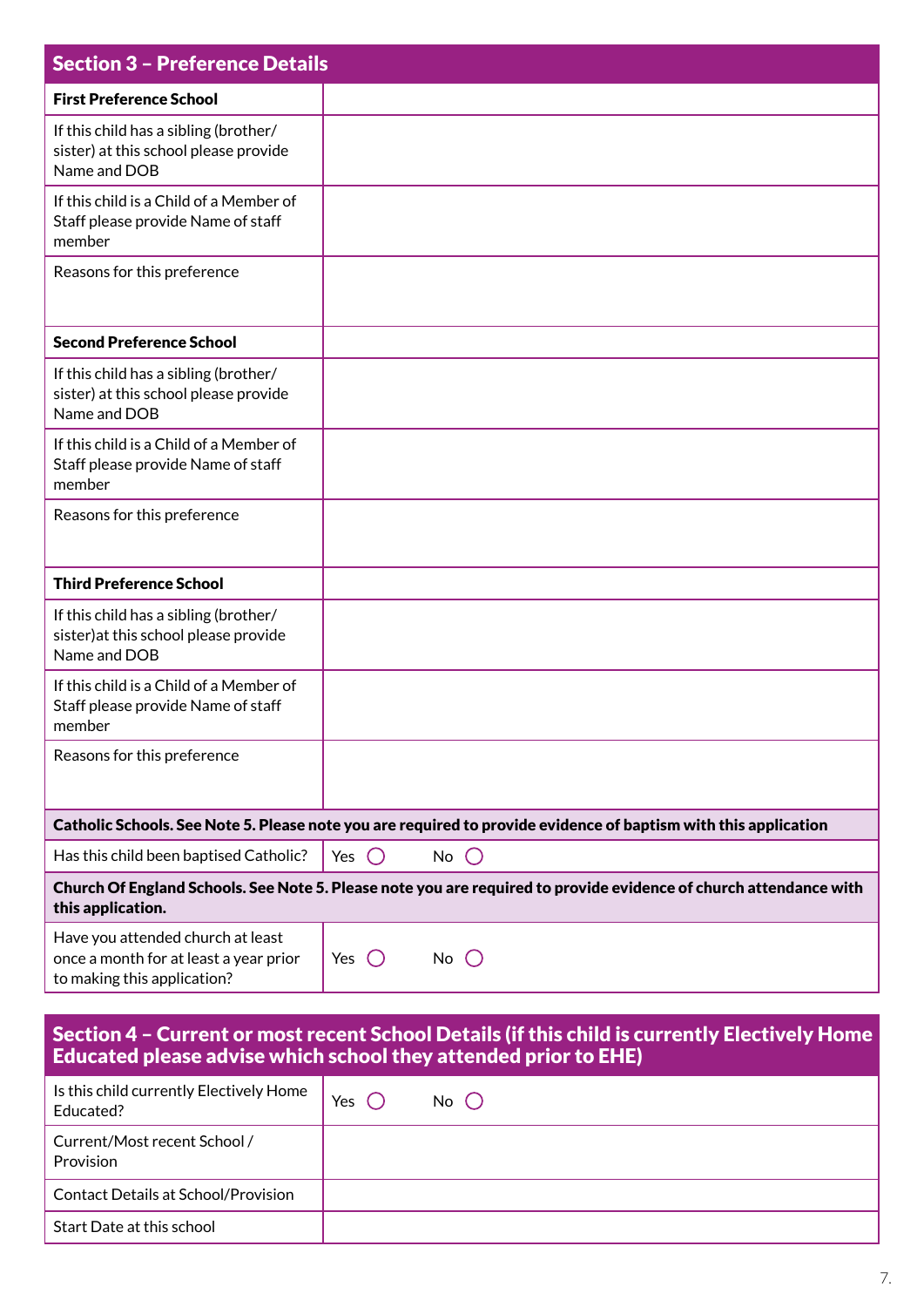| Date the child/young person last<br>attended                           |                                 |
|------------------------------------------------------------------------|---------------------------------|
| Is the child still in attendance at this<br>school?<br>See Note 10     | $No$ $O$<br>$\bigcirc$<br>Yes   |
| Reasons for Non-attendance                                             |                                 |
|                                                                        |                                 |
|                                                                        |                                 |
| Other Schools Attended in the Last 5 years                             |                                 |
| <b>School Name</b>                                                     |                                 |
| Start Date at this school                                              |                                 |
| Date the child last attended                                           |                                 |
| <b>School Name</b>                                                     |                                 |
| Start Date at this school                                              |                                 |
| Date the child last attended                                           |                                 |
| <b>School Name</b>                                                     |                                 |
| Start Date at this school                                              |                                 |
| Date the child last attended                                           |                                 |
| <b>Managed Moves</b>                                                   |                                 |
| Has this child ever been subject to a<br>Managed Move between schools? | Yes $\bigcirc$<br>$No$ $O$      |
| Name of Home School                                                    |                                 |
| Name of Managed Move/ destination<br>School                            |                                 |
| Was the Managed Move Successful                                        | Yes $\bigcirc$<br>No $\bigcirc$ |
| Reasons Managed Move was not<br>successful                             |                                 |
|                                                                        |                                 |
|                                                                        |                                 |

| Section 5a - Reasons for making an In-Year Transfer Request |                   |               |  |  |  |  |
|-------------------------------------------------------------|-------------------|---------------|--|--|--|--|
| Moving House (into Worcestershire)                          | Yes $\bigcirc$    | $No$ $O$      |  |  |  |  |
| Moving House (within<br>Worcestershire)                     | Yes $\bigcirc$    | No $\bigcirc$ |  |  |  |  |
| Change of care placement                                    | Yes $\bigcirc$    | No $\bigcirc$ |  |  |  |  |
| Unhappy with current school                                 | Yes $()$          | No $\bigcirc$ |  |  |  |  |
| <b>Bullying</b>                                             | Yes $\bigcup$     | No $\bigcirc$ |  |  |  |  |
| <b>Behavioural Difficulties</b>                             | Yes $\bigcirc$    | No $\bigcirc$ |  |  |  |  |
| <b>Permanent Exclusion</b>                                  | Yes $\bigcirc$    | No $\bigcirc$ |  |  |  |  |
| <b>Traveller</b>                                            | Yes<br>$\epsilon$ | No $\bigcirc$ |  |  |  |  |
| Returning from Elective Home<br>Education                   | Yes<br>$\left($   | $No$ $O$      |  |  |  |  |
| <b>Child Missing Education</b>                              | Yes               | $No$ $C$      |  |  |  |  |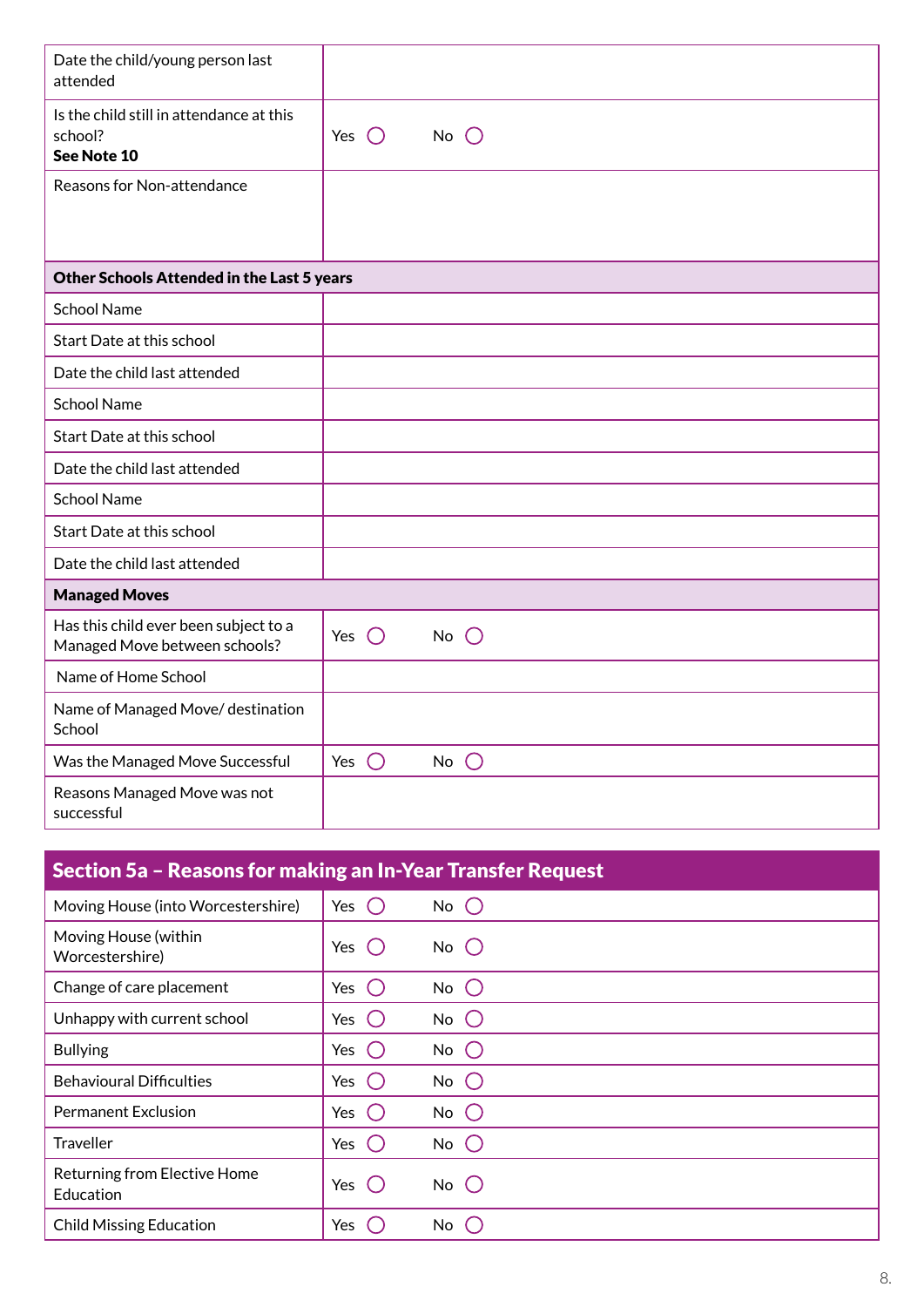| Returning Crown Servant/Armed<br>Services | Yes | $No$ $O$ |
|-------------------------------------------|-----|----------|
| New to the UK                             | Yes | $No$ $O$ |
| Refugee/Asylum Seeker                     | Yes | $No$ $O$ |
| <b>Domestic Violence</b>                  | Yes | $No$ $O$ |
| Other (Please Specify)                    |     |          |
|                                           |     |          |

### Section 5b – Further details in relation to reasons for transfer

If you answered YES to being Unhappy with current school/Bullying/Behavioural Difficulties we require details of the steps you have taken to resolve any such issues

| Meeting with Class Teacher/Head of<br>Year                          | Yes<br>$\left( \begin{array}{c} \end{array} \right)$ | $No$ $O$ |
|---------------------------------------------------------------------|------------------------------------------------------|----------|
| Outcome                                                             |                                                      |          |
|                                                                     |                                                      |          |
| Meeting with Head Teacher/Senior<br>Member of Leadership Team       | Yes $\bigcirc$                                       | $No$ $O$ |
| Outcome                                                             |                                                      |          |
| Followed Schools Complaints<br>Procedure to Governing Body          | $\bigcirc$<br>Yes                                    | $No$ $O$ |
| Outcome                                                             |                                                      |          |
| Other Steps you have taken to resolve<br>problems at current school |                                                      |          |

#### PLEASE ENSURE THAT THE CURRENT/MOST RECENT SCHOOL COMPLETES SECTION 6 AND RETURNS THE COMPLETED FORM TO YOU. IF THIS INFORMATION IS NOT COMPLETED WE MAY NOT BE ABLE TO PROCESS YOUR APPLICATION.

(IF THE CHILD/YOUNG PERSON IS LOOKED AFTER BY THE LOCAL AUTHORITY AND THEIR EDUCATION IS NOT CURRENTLY BEING PROVIDED BY A SCHOOL SETTING, PLEASE CONTACT THE VIRTUAL SCHOOL WHO WILL SUPPORT YOU TO COMPLETE SECTION 6)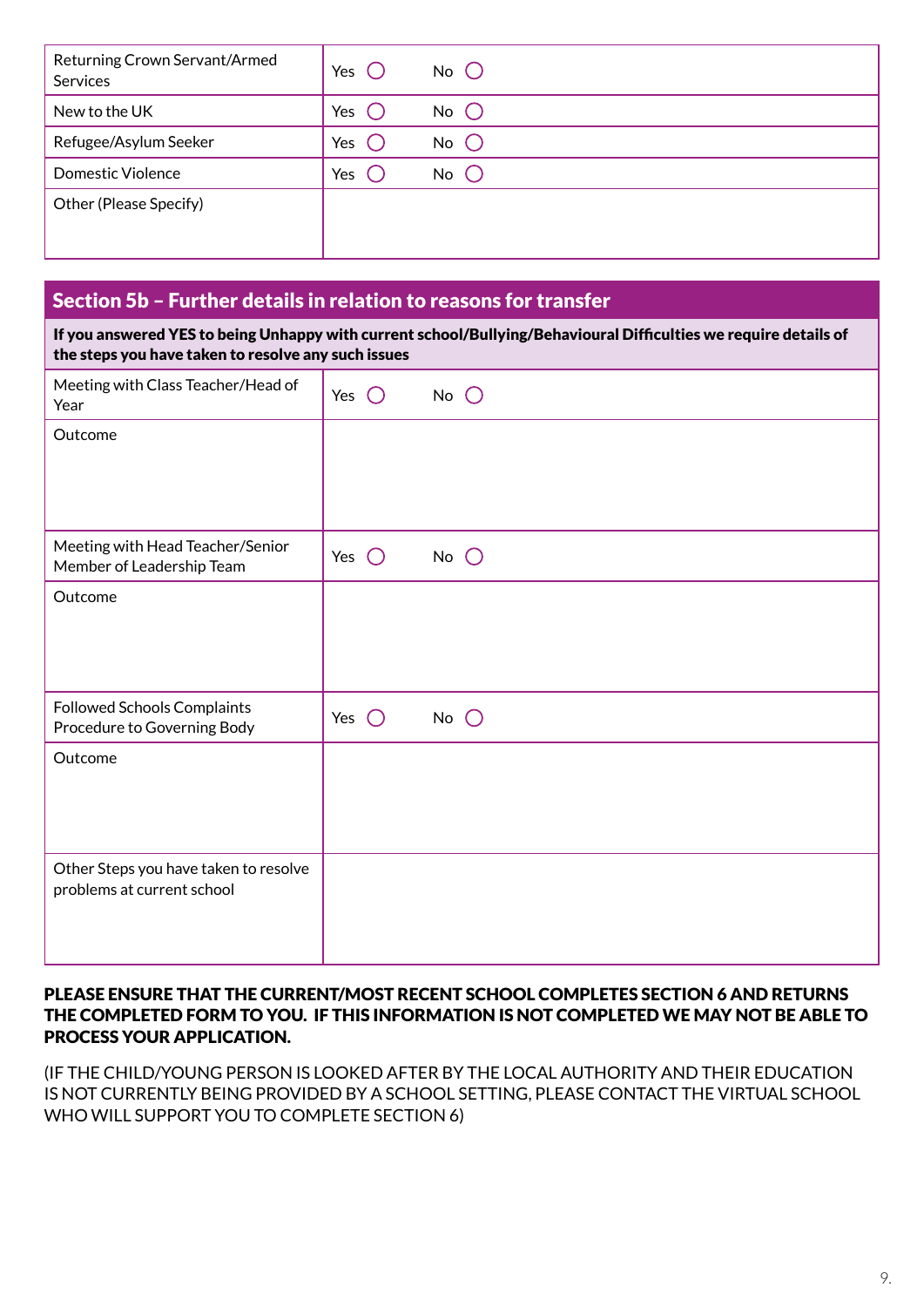| Section 6 - For Completion by child's current or most recent school                                                                                                          |                                                        |                                                       |              |          |
|------------------------------------------------------------------------------------------------------------------------------------------------------------------------------|--------------------------------------------------------|-------------------------------------------------------|--------------|----------|
| School / Provider Name                                                                                                                                                       |                                                        |                                                       |              |          |
| Name of Contact at School in relation to<br>this application and role at the school                                                                                          |                                                        |                                                       |              |          |
| UPN for this child                                                                                                                                                           |                                                        |                                                       |              |          |
| Has Transfer request been discussed with<br>parent? NB If NO Parent will be advised<br>to arrange a meeting with you to discuss<br>before this application can be processed. | Yes $\bigcirc$                                         | No $\bigcirc$                                         |              |          |
| Summary of Issues discussed with parent/<br>carer                                                                                                                            |                                                        |                                                       |              |          |
| Is this child in receipt of any of the Pupil<br>Premiums?                                                                                                                    | Yes $()$                                               | $No$ $O$                                              |              |          |
| If YES please specify the type                                                                                                                                               |                                                        |                                                       |              |          |
| Is the school aware of any issues relating<br>to Parental Responsibility that the Local<br>Authority should be aware of?                                                     | Yes $()$                                               | $No$ $O$                                              |              |          |
| If YES please provide details                                                                                                                                                |                                                        |                                                       |              |          |
| Does this child come from a Refugee or<br>Asylum Seeker Family                                                                                                               | Yes                                                    | $No$ $()$                                             |              |          |
| If YES please provide details in relation to<br>English spoken                                                                                                               | None $\bigcirc$                                        | Basic $\bigcirc$                                      | Intermediate | Advanced |
| Other Agency Involvement Please provide details.                                                                                                                             |                                                        |                                                       |              |          |
| Education Investigation/CME                                                                                                                                                  | $\bigcirc$<br>Yes                                      | $\bigcirc$<br>No                                      |              |          |
| Social Care                                                                                                                                                                  | Yes<br>$\left( \begin{array}{c} \end{array} \right)$   | No<br>$\left( \begin{array}{c} 1 \end{array} \right)$ |              |          |
| Is this child CIN or subject to a CPP                                                                                                                                        | Yes<br>$\left( \begin{array}{c} \end{array} \right)$   | No<br>$\left( \begin{array}{c} 1 \end{array} \right)$ |              |          |
| <b>Education Psychologist</b>                                                                                                                                                | $\bigcirc$<br>Yes                                      | $\bigcirc$<br>No                                      |              |          |
| <b>YOS</b>                                                                                                                                                                   | Yes<br>$(\ )$                                          | No<br>$\left( \right)$                                |              |          |
| <b>CAMHS</b>                                                                                                                                                                 | Yes<br>$\left( \begin{array}{c} \end{array} \right)$   | No<br>$\left( \begin{array}{c} 1 \end{array} \right)$ |              |          |
| Early Help Assessment                                                                                                                                                        | $\bigcirc$<br>Yes                                      | No<br>$\bigcirc$                                      |              |          |
| Other Agency involvement                                                                                                                                                     | Yes<br>$\left( \begin{array}{c} 1 \end{array} \right)$ | No<br>$\left( \right)$                                |              |          |
| If YES please provide details and attach<br>any necessary information                                                                                                        |                                                        |                                                       |              |          |
| <b>Other Relevant Information</b>                                                                                                                                            |                                                        |                                                       |              |          |
| Are there any Safeguarding concerns that<br>the new school needs to be aware of?                                                                                             | Yes $\bigcirc$                                         | No $\bigcirc$                                         |              |          |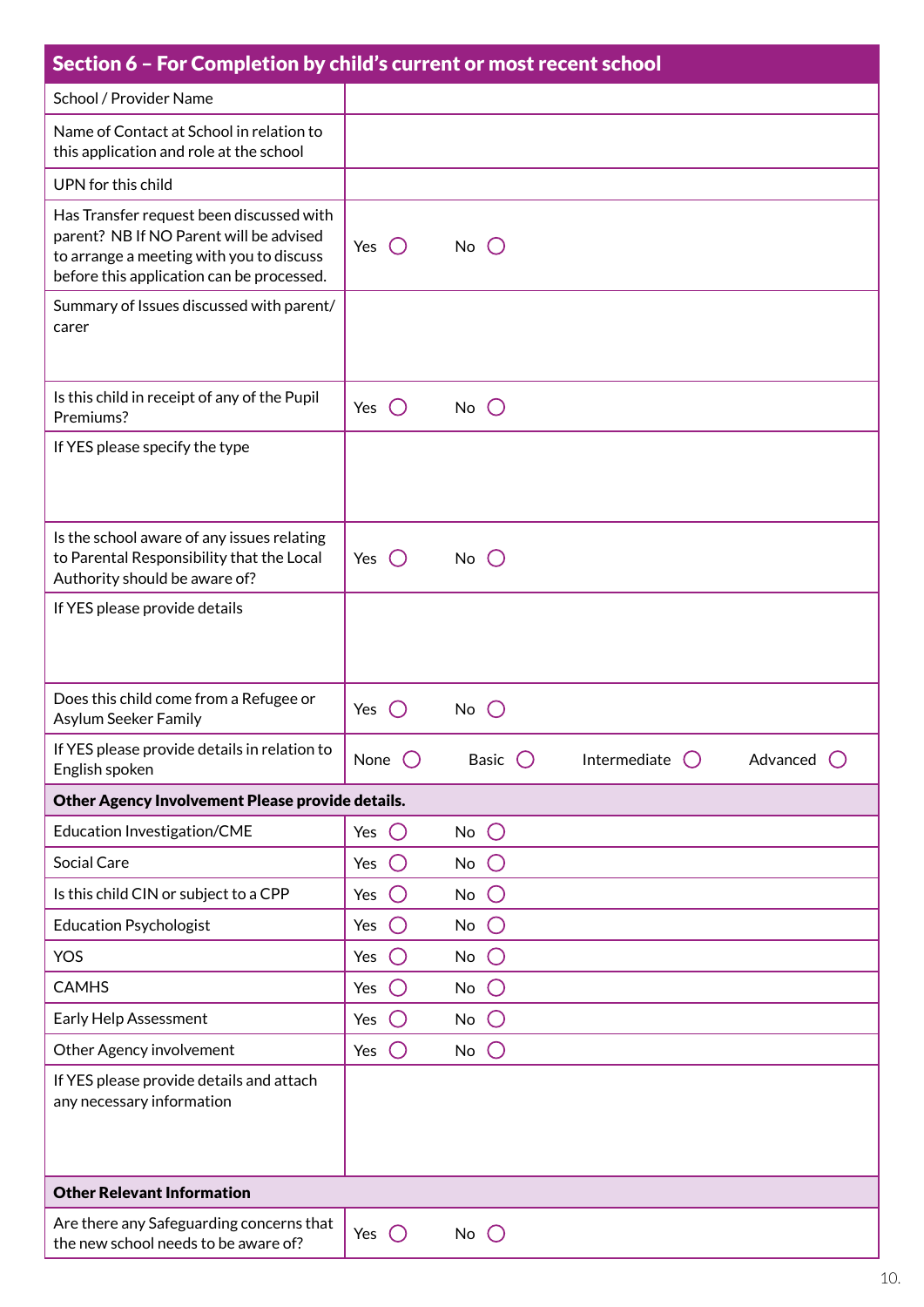| <b>Other Relevant Information</b>                                                                                                                                                         |                |            |               |                       |
|-------------------------------------------------------------------------------------------------------------------------------------------------------------------------------------------|----------------|------------|---------------|-----------------------|
| Are there any Attendance related<br>difficulties? In all cases please attach<br>record of attendance for the last 3 terms.                                                                | Yes $\bigcirc$ |            | No $\bigcirc$ |                       |
| If YES please give details                                                                                                                                                                |                |            |               |                       |
| Is this child still on the roll of your school                                                                                                                                            | Yes            | $\bigcirc$ | No            | $\bigcirc$            |
| If NO which of the prescribed deletions<br>under regulation 8 of the Education (Pupil<br>Registration) (England) Regulations 2006<br>as amended, did you use to remove them<br>from roll? |                |            |               |                       |
| Date removed from roll or date of last<br>attendance if still on roll                                                                                                                     |                |            |               |                       |
| <b>Exclusions</b>                                                                                                                                                                         |                |            |               |                       |
| Have there been any fixed term exclusions<br>from your school in the last 12 months                                                                                                       | Yes $\bigcirc$ |            | $No$ $O$      |                       |
| If YES please provide details                                                                                                                                                             |                |            |               |                       |
| <b>Dates</b>                                                                                                                                                                              |                |            |               | <b>Number of Days</b> |
|                                                                                                                                                                                           |                |            |               |                       |
|                                                                                                                                                                                           |                |            |               |                       |
|                                                                                                                                                                                           |                |            |               |                       |
|                                                                                                                                                                                           |                |            |               |                       |
|                                                                                                                                                                                           |                |            |               |                       |
| Has this child been Permanently Excluded<br>from this or a previous school                                                                                                                | Yes            | $\bigcirc$ | No            |                       |
| If YES please provide details                                                                                                                                                             |                |            |               |                       |
| <b>Managed Moves</b>                                                                                                                                                                      |                |            |               |                       |
| Has this child ever been subject to a<br>Managed Move between schools?                                                                                                                    | Yes $\bigcirc$ |            | No $\bigcirc$ |                       |
| Name of Home School                                                                                                                                                                       |                |            |               |                       |
| Name of Managed Move destination<br>School                                                                                                                                                |                |            |               |                       |
| Was the Managed Move Successful                                                                                                                                                           | Yes $\bigcap$  |            | $No$ $O$      |                       |
| Reasons Managed Move was not<br>successful                                                                                                                                                |                |            |               |                       |
| <b>Special Educational Needs and Disabilities</b>                                                                                                                                         |                |            |               |                       |
| Does this child have an Education and<br>Health Care Plan?                                                                                                                                | Yes $\bigcirc$ |            | $No$ $O$      |                       |
| Is this child currently undergoing<br>Assessment towards a possible ECHP?                                                                                                                 | Yes            | $\bigcirc$ | No $\bigcirc$ |                       |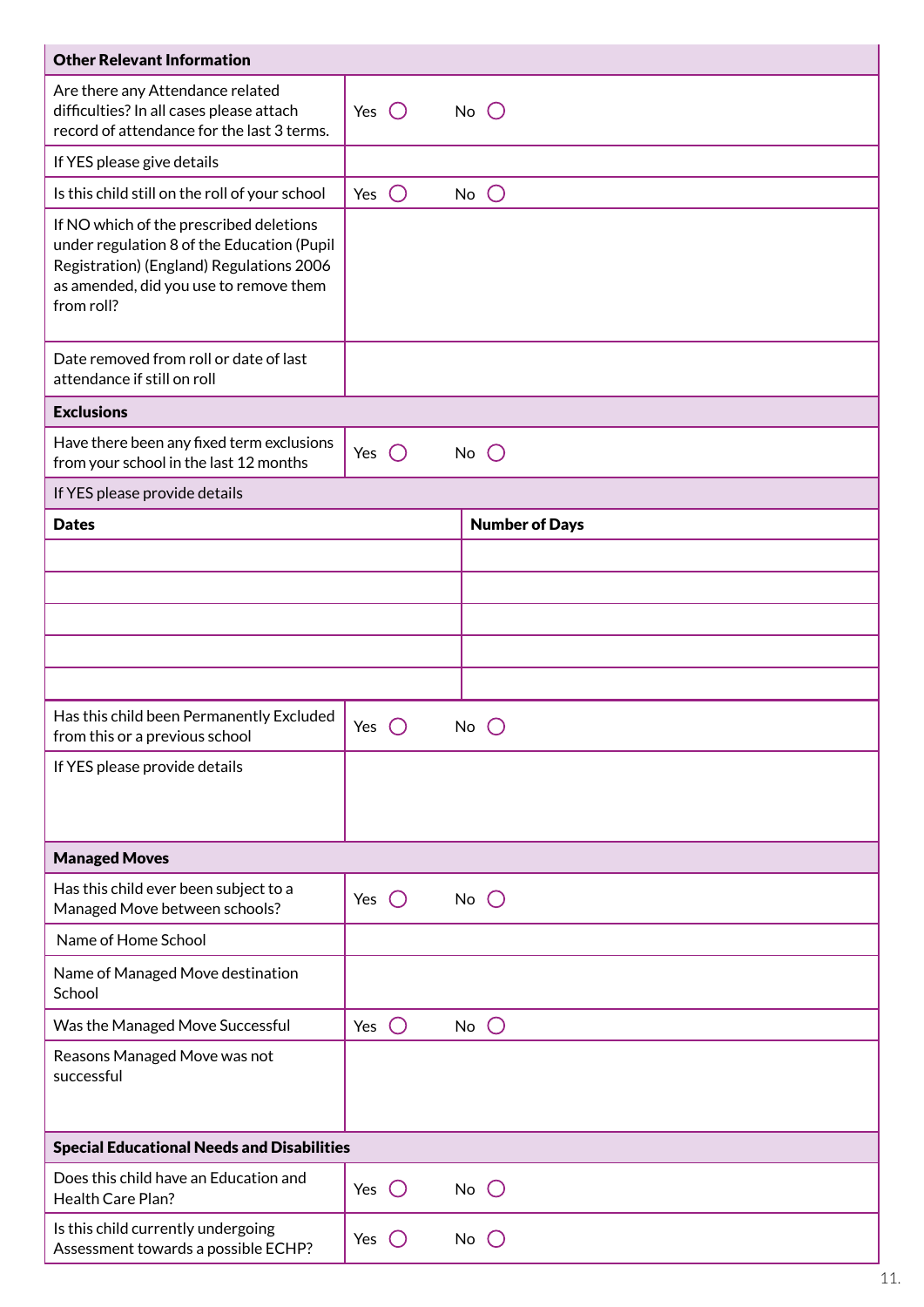| <b>Special Educational Needs and Disabilities</b>                |                                                                                                                   |                   |  |  |  |
|------------------------------------------------------------------|-------------------------------------------------------------------------------------------------------------------|-------------------|--|--|--|
| If YES please provide details                                    |                                                                                                                   |                   |  |  |  |
| Does this child have any disabilities or<br>medical conditions?  | $\bigcirc$<br>Yes<br>$No$ $\bigcirc$                                                                              |                   |  |  |  |
| If YES please provide details                                    |                                                                                                                   |                   |  |  |  |
| Has the school completed an Individual<br>Health Care Plan?      | $No$ $O$<br>Yes $\bigcirc$                                                                                        |                   |  |  |  |
| If YES please attach copy                                        |                                                                                                                   |                   |  |  |  |
| Does the child receive any SEND<br>Support?                      | $\bigcirc$<br>No $\bigcirc$<br>Yes                                                                                |                   |  |  |  |
| If YES please provide details                                    |                                                                                                                   |                   |  |  |  |
| Has the school completed an Individual<br><b>Education Plan?</b> | Yes $\bigcirc$<br>$No$ $O$                                                                                        |                   |  |  |  |
| If YES please attach copy                                        |                                                                                                                   |                   |  |  |  |
|                                                                  | If the child/young person is Looked After please attach a copy of their most recent Personal Education Plan (PEP) |                   |  |  |  |
| Has the school completed a Pastoral<br>Support Plan?             | $No$ $O$<br>Yes $\bigcirc$                                                                                        |                   |  |  |  |
| If YES please attach copy                                        |                                                                                                                   |                   |  |  |  |
| <b>Academic Information</b>                                      |                                                                                                                   |                   |  |  |  |
|                                                                  | Most recent examination/assessment results. Attach a copy showing data or a narrative                             |                   |  |  |  |
| <b>ENGLISH</b><br><b>MATHS</b><br><b>SCIENCE</b>                 |                                                                                                                   |                   |  |  |  |
|                                                                  |                                                                                                                   |                   |  |  |  |
| Term taken i.e. Summer 2019                                      |                                                                                                                   |                   |  |  |  |
| <b>Academic Information for Key Stage 4 ONLY</b>                 |                                                                                                                   |                   |  |  |  |
|                                                                  | For Year 9 (where applicable), Year 10 and Year 11 pupils, please list current options                            |                   |  |  |  |
| <b>Subject</b>                                                   | <b>Course Details</b>                                                                                             | <b>Exam Board</b> |  |  |  |
|                                                                  |                                                                                                                   |                   |  |  |  |
|                                                                  |                                                                                                                   |                   |  |  |  |
|                                                                  |                                                                                                                   |                   |  |  |  |
|                                                                  |                                                                                                                   |                   |  |  |  |
|                                                                  |                                                                                                                   |                   |  |  |  |
|                                                                  |                                                                                                                   |                   |  |  |  |
|                                                                  |                                                                                                                   |                   |  |  |  |
|                                                                  |                                                                                                                   |                   |  |  |  |
|                                                                  |                                                                                                                   |                   |  |  |  |
|                                                                  |                                                                                                                   |                   |  |  |  |